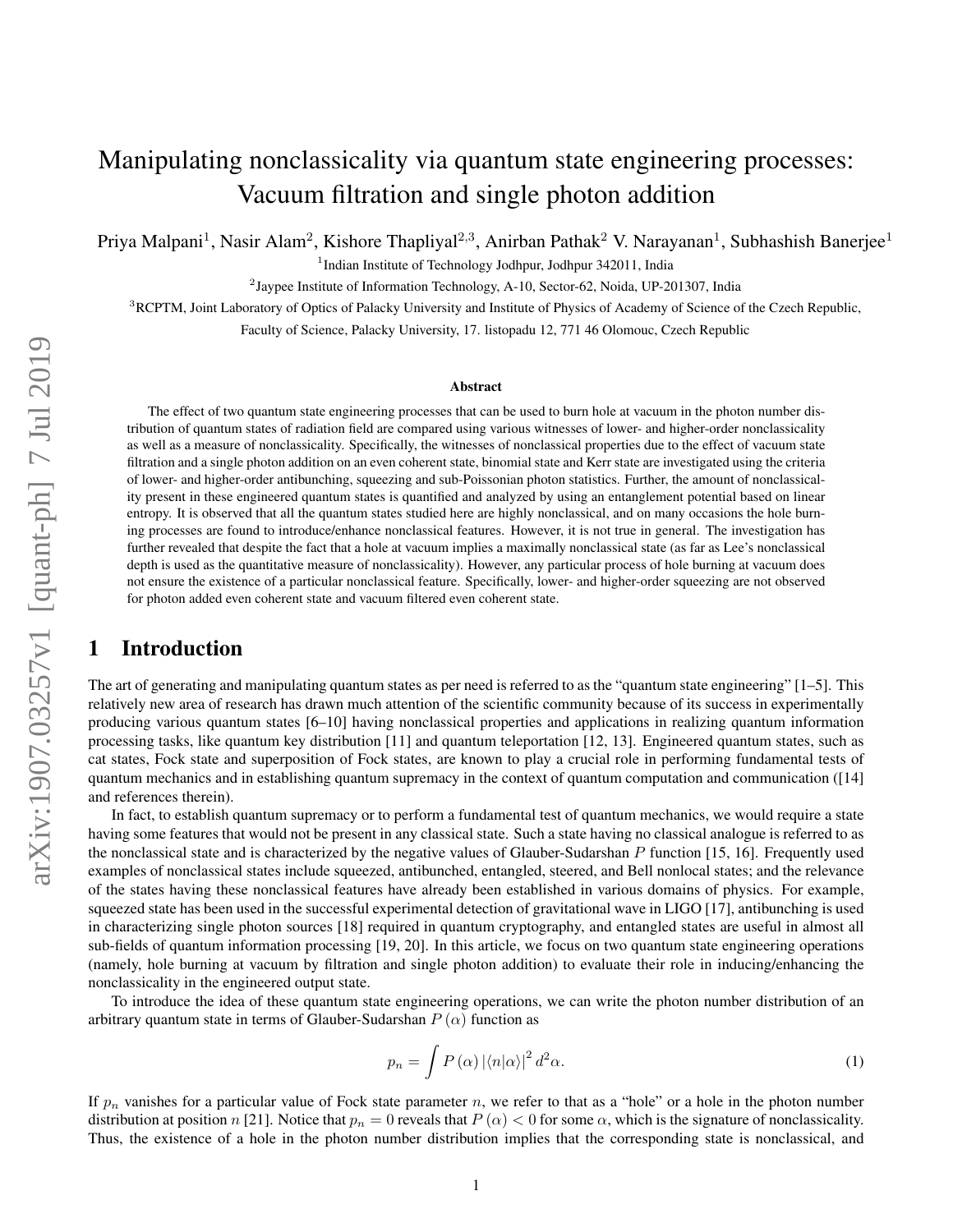corresponding technique of quantum state engineering to create hole is called hole burning [22]. Interestingly, this result also implies that qudits which are d-dimensional (finite dimensional) quantum states are always nonclassical as we can see that in such a state  $p_d = p_{d+1} = ... = 0$ . In principle, the hole can be created for an arbitrary n, but here for the sake of a comparative study, we restrict ourselves to the situation where the hole is created at  $n = 0$ , i.e., the desired engineered state has zero probability of getting vacuum state on measurement in Fock basis (in other words,  $p_0 = 0$ ). In fact, Lee [23] had shown that a state with  $p_n = 0$  is a maximally nonclassical as long as the nonclassicality is quantitatively measured using nonclassical depth. Such a state can be constructed in various ways. To elaborate on this, we describe an arbitrary pure quantum state as a superposition of the Fock states

$$
|\psi\rangle = \sum_{n=0}^{\infty} c_n |n\rangle,\tag{2}
$$

where  $c_n$  is the probability amplitude of state  $|n\rangle$ . A hole can be created at  $n = 0$  by adding a single photon to obtain

$$
|\psi_1\rangle = N_1 a^\dagger |\psi\rangle,\tag{3}
$$

where  $N_1 = (\langle \psi_1 | aa^{\dagger} | \psi_1 \rangle)^{-1/2}$  is the normalization constant. If we consider the initial quantum state  $| \psi \rangle$  as a coherent state, the addition of a single photon would lead to a photon added coherent state which has been experimentally realized [6] and extensively studied [24] because of its interesting nonclassical properties and potential applications. Thus, in quantum state engineering, techniques for photon addition are known [25–27] and experimentally realized.

An alternative technique to create a hole at vacuum is vacuum filtration. The detailed procedure of this technique is recently discussed in [28]. Vacuum filtration implies removal of the coefficient of the vacuum state,  $c_0$ , in Eq. (2) and subsequent normalization. Clearly this procedure would yield

$$
|\psi_2\rangle = N_2 \sum_{n=1}^{\infty} c'_n |n\rangle,\tag{4}
$$

where the normalization constant  $N_2 = \left(1 - |c_0|^2\right)^{-1/2}$ . Both these states (i.e.,  $|\psi_1\rangle$ , and  $\psi_2\rangle$ ) are maximally nonclassical as far as Lee's result related to nonclassical depth is concerned [29]. However, recently lower-order nonclassical properties of  $|\psi_1\rangle$  and  $|\psi_2\rangle$  in (3)-(4) are reported to be different for  $|\psi\rangle$  chosen as coherent state [28]. This led to several interesting questions, like- What happens if the initial state on which addition of photon or vacuum filtration process is to be applied is already nonclassical (specifically, pure state other than coherent state [30])? How do these processes affect the higherorder nonclassical properties of the quantum states? How does the depth of nonclassicality corresponding to a particular witness of nonclassicality changes with the parameters of the quantum state for these processes? The present article aims to answer these questions through a comparative study using a set of interesting quantum states  $|\psi\rangle$  (and the corresponding single photon added  $|\psi_1\rangle$  and vacuum filtered  $|\psi_2\rangle$  states), each of which can be reduced to many more states. Specifically, in what follows, we would study the lower- and higher-order nonclassical properties of single photon addition and vacuum filtration of even coherent state (ECS), binomial state (BS) and Kerr state (KS). In fact, the quantum state engineering processes described mathematically in Eqs. (3)-(4) can be used to prepare a set of engineered quantum states, namely vacuum filtered ECS (VFECS), vacuum filtered BS (VFBS), vacuum filtered KS (VFKS), photon added ECS (PAECS), photon added BS (PABS) and photon added (PAKS). We aim to look at the nonclassical properties of these states with a focus on higher-order nonclassical properties and subsequently quantify the amount of nonclassicality in all these states. In what follows, the higherorder nonclassical properties are illustrated through the criteria of higher-order antibunching (HOA), higher-order squeezing (HOS) and higher-order sub-Poissonian photon statistics (HOSPS) with brief discussion of lower-order antibunching and squeezing.

The rest of the paper is organized as follows. In Section 2, we have introduced the quantum states of our interest which include ECS, BS, KS, VFECS, VFBS, VFKS, PAECS, PABS, and PAKS. In Section 3, we have investigated the nonclassical properties of these states using various witnesses of lower- and higher-order noncassicality as well as a measure of nonclassicality. Specifically, in this section, we have compared nonclassicality features found in vacuum filtered and single photon added versions of the states of our interest using the witnesses of HOA, HOS and HOSPS. Finally, in Section 5, the results are analyzed, and the paper is concluded.

## 2 Quantum states of interest

In this paper, we have selected a set of three widely studied and important quantum states- (i) ECS, (ii) BS and (iii) KS. We subsequently noted that these states can further be engineered to generate corresponding vacuum filtered states and single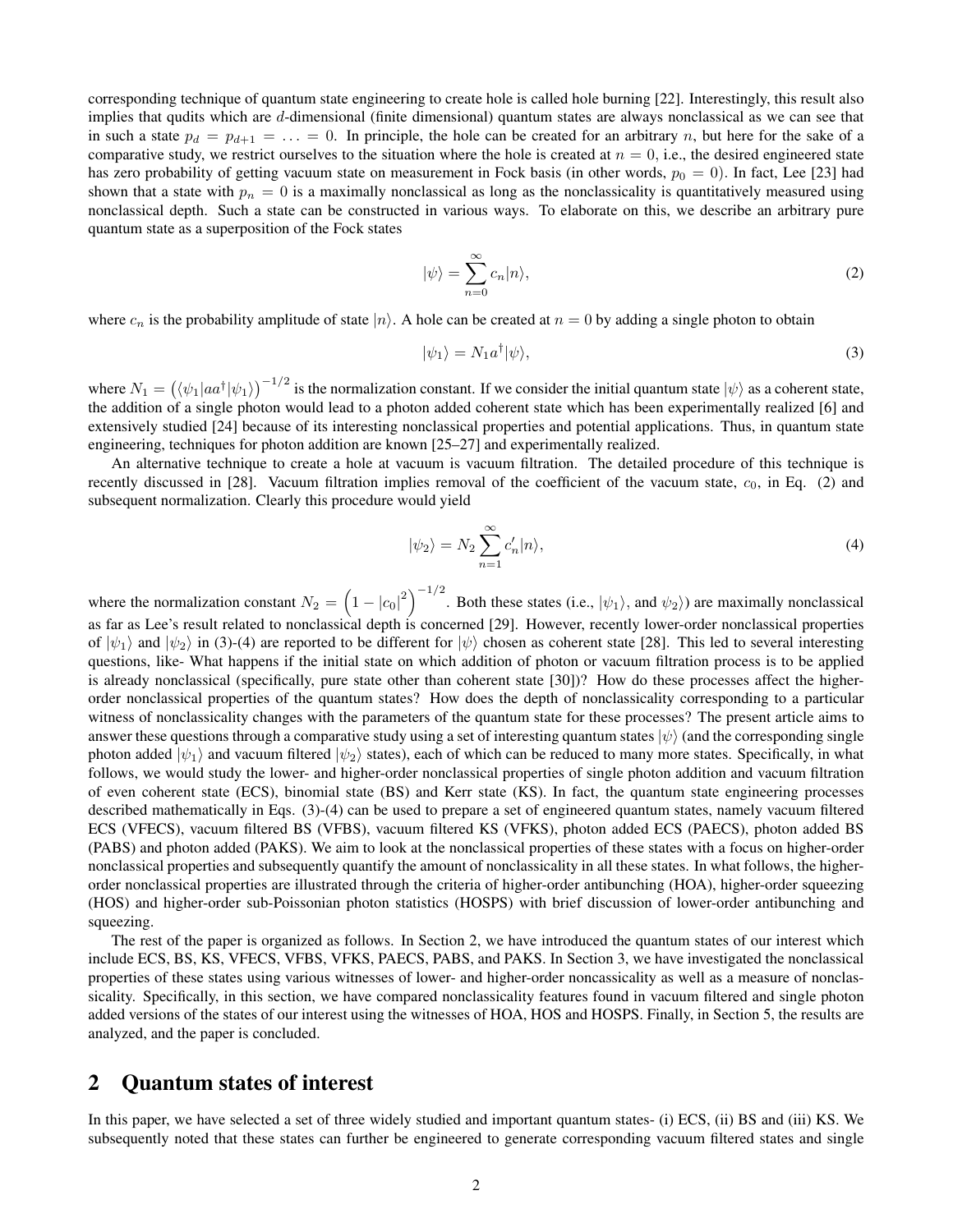photon added states. For example, one can generate VFBS and PABS from BS by using vacuum filtration [28] and photon addition [6] processes, respectively. In a similar manner, these processes can also generate VFECS and PAECS from ECS, and VFKS and PAKS from KS. In this section, we briefly describe ECS, BS, KS, VFBS, PABS, VFECS, PAECS, VFKS and PAKS. Specifically, we describe three parent states as Fock superposition states. Similarly, the six engineered states are also expressed as Fock superposition states for the convenience of identifying the corresponding photon number distributions (each of which essentially contains a hole at the vacuum). In the rest of the study, we wish to compare the impact of these two quantum state engineering processes (i.e., vacuum filtration and photon addition processes) on the nonclassical properties of the engineered states.

#### 2.1 Even coherent state and states generated by holeburning on it

The analytical expression for ECS in number basis can be written as

$$
|\phi(\alpha)\rangle = \frac{\exp\left[-\frac{|\alpha|^2}{2}\right]}{\sqrt{2(1+\exp[-2|\alpha|^2])}} \sum_{n=0}^{\infty} \frac{\alpha^n}{\sqrt{n!}} \left(1 + (-1)^n\right)|n\rangle.
$$
 (5)

The parameter  $\alpha = |\alpha| \exp(i\theta)$ , in Eqs. (5), is complex in general and  $\theta$  is phase angle in the complex plane.

Various schemes to generate ECS are reported in [31–33]. The nonclassical properties (witnessed through the antibunching and squeezing criteria, Q function, Wigner function, and photon number distribution, etc.) of ECS have been studied in the recent past [33]. In what follows, we study, both qualitatively and quantitatively, the role of vacuum filtration and photon addition on the nonclassical properties of VFECS and PAECS and compare them with the corresponding properties of ECS.

#### 2.1.1 Vacuum filtered even coherent state

Experimentally, an ECS or a cat state can be generated in various ways [32], and the same can be further engineered to produce a hole at vacuum in its photon number distribution. Specifically, filtration of vacuum will burn a hole at  $n = 0$  and produce VFECS, which can described in Fock basis as

$$
|\phi_1(\alpha)\rangle = N_{\text{VFECS}} \sum_{n=0, n \neq 0}^{\infty} \frac{\alpha^n}{\sqrt{n!}} \left(1 + (-1)^n\right) |n\rangle,\tag{6}
$$

where

$$
N_{\text{VFECS}} = \{4 \cosh\left(|\alpha|^2\right) - 1\}^{-1/2} \tag{7}
$$

is the normalization constant. For simplicity, we may expand Eq. (6) as a superposition of a standard ECS and a vacuum state as follows

$$
|\phi_1(\alpha)\rangle = N_{\text{VFECS}}\left(\sum_{n=0}^{\infty} \frac{\alpha^n}{\sqrt{n!}} \left(1 + (-1)^n\right) |n\rangle - 2|0\rangle\right). \tag{8}
$$

In what follows, Eq. (8) will be used to explore various nonclassical features that exist in VFECS. Specifically, we will compute a general expression for moment of annihilation and creation operators for this state and use a set of moment-based criteria of nonclassicality to identify the nonclassical properties of this engineered quantum state. Similar prescription will be followed for the other engineered quantum states of our interest.

#### 2.1.2 Photon added even coherent state

One can define a single photon added ECS as

$$
|\phi_2(\alpha)\rangle = N_{\text{PAECS}}\hat{a}^\dagger|\phi(\alpha)\rangle = N_{\text{PAECS}}\sum_{n=0}^{\infty} \frac{\alpha^n}{\sqrt{n!}}\left(1 + (-1)^n\right)\sqrt{n+1}|n+1\rangle,\tag{9}
$$

where

$$
N_{\text{PAECS}} = \{ \cosh\left(|\alpha|^2\right) + |\alpha|^2 \sinh\left(|\alpha|^2\right) \}^{-1/2} / 2 \tag{10}
$$

is the normalization constant for PAECS.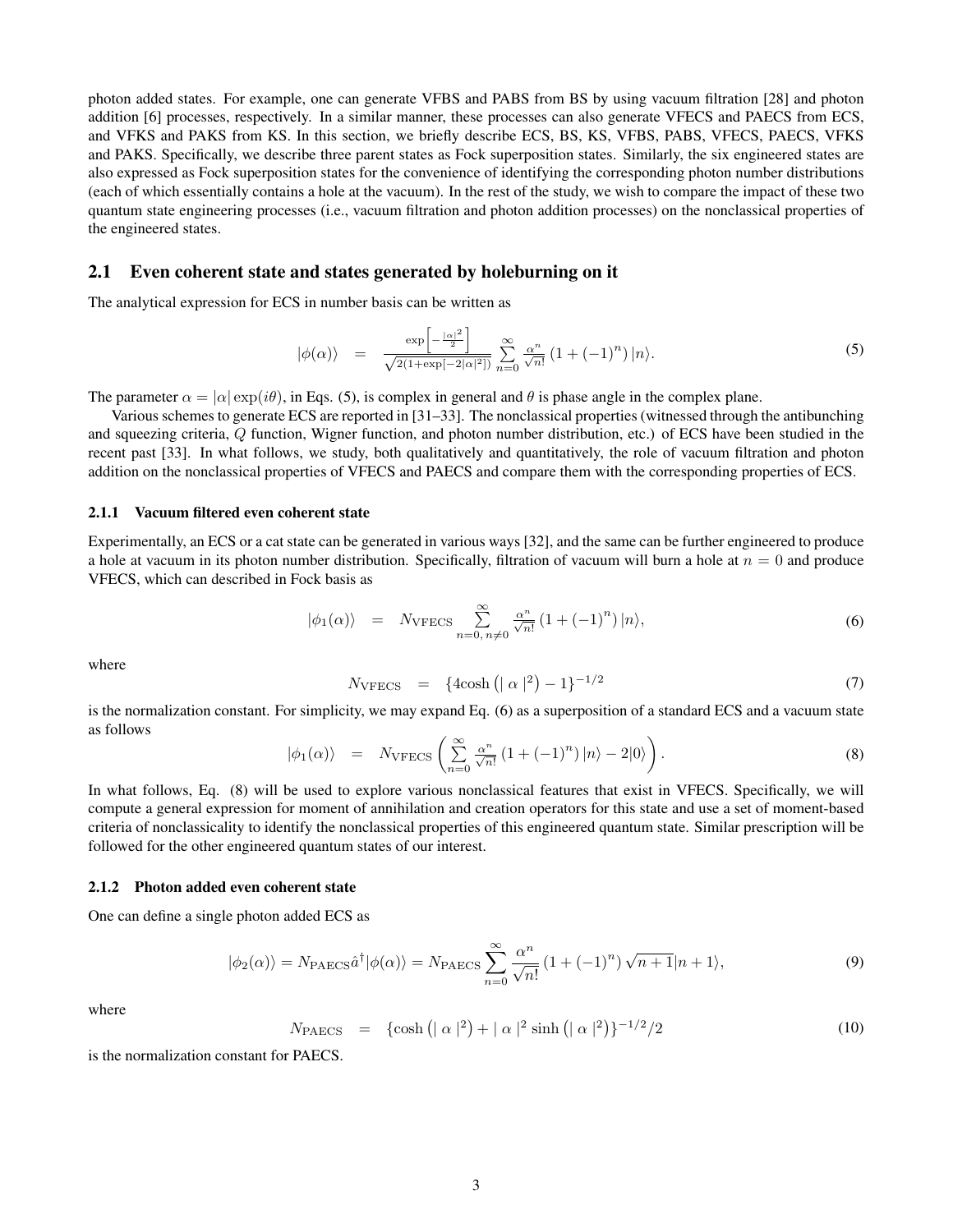### 2.2 Binomial state and the states generated by holeburning on it

BS is a finite superposition of Fock states having binomial photon number distribution. It is quite similar to the coherent state which is the linear combination of Fock states having the Poissonian photon number distribution [34]. BS can be defined as

$$
|p,M\rangle = \sum_{n=0}^{M} \left[ \frac{M!}{n!(M-n)!} p^n (1-p)^{M-n} \right]^{1/2} |n\rangle.
$$
 (11)

The binomial coefficient describes the presence of n photons with probability p in M number of ways. Recently, some of the present authors have extensively studied the nonclassical properties of BS, specifically, antibunching, squeezing, HOSPS [35–37], etc. However, no effort has yet been made to study the nonclassical properties of VFBS and PABS.

#### 2.2.1 Vacuum filtered Binomial state

The vacuum filtration of BS can be obtained by simply eliminating vacuum state from the BS as

$$
|p, M\rangle_1 = N_{\text{VFBS}} \sum_{n=0}^{M} \left[ \frac{M!}{n!(M-n)!} p^n (1-p)^{M-n} \right]^{1/2} |n\rangle - N_{VFBS} \left[ (1-p)^M \right]^{1/2} |0\rangle, \tag{12}
$$

where

$$
N_{\text{VFBS}} = \{1 - (1 - p)^M\}^{-1/2} \tag{13}
$$

is the normalization constant for the VFBS.

### 2.2.2 Photon added Binomial state

A hole at  $n = 0$  at a BS can also be introduced by the addition of a single photon on the BS. A few steps of computation yield the desired expression for PABS as

$$
|p, M\rangle_2 = N_{\text{PABS}} \sum_{n=0}^{M} \left[ \frac{M!(n+1)!}{(n!)^2 (M-n)!} p^n (1-p)^{M-n} \right]^{1/2} |n+1\rangle, \tag{14}
$$

where

$$
N_{\rm PABS} = (1 + Mp)^{-1/2} \tag{15}
$$

is the normalization constant for single photon added BS.

### 2.3 Kerr state and the states generated by holeburning on it

A KS can be obtained when a coherent state of electromagnetic field interacts with nonlinear medium with Kerr type nonlinearity [38]. This interaction generates phase shifts which depend on the intensity. The Hamiltonian involved in this process is given as

$$
H = \hbar\omega\hat{a}^\dagger\hat{a} + \hbar\chi\left(\hat{a}^\dagger\right)^2\left(\hat{a}\right)^2,\tag{16}
$$

where  $\chi$  depends on the third-order susceptibility of Kerr medium. Thus, the compact analytic form of the KS in the Fock basis can be given as

$$
|\psi_K(n)\rangle = \sum_{n=0}^{\infty} \frac{\alpha^n}{\sqrt{n!}} \exp\left(-\frac{|\alpha|^2}{2}\right) \exp\left(-\iota\chi n\left(n-1\right)\right)|n\rangle. \tag{17}
$$

### 2.3.1 Vacuum filtered Kerr state

Similarly, a VFKS, which can be obtained using the same quantum state engineering process that leads to VFECS and VFBS, is given by

$$
|\psi_K(n)\rangle_1 = N_{\text{VFKS}}\left[\sum_{n=0}^{\infty} \frac{\alpha^n}{\sqrt{n!}} \exp\left(-\iota \chi n\left(n-1\right)\right)|n\rangle - |0\rangle\right],\tag{18}
$$

where

$$
N_{\text{VFKS}} = (\exp\left[|\alpha|^2\right] - 1)^{-1/2} \tag{19}
$$

is the normalization constant for the VFKS.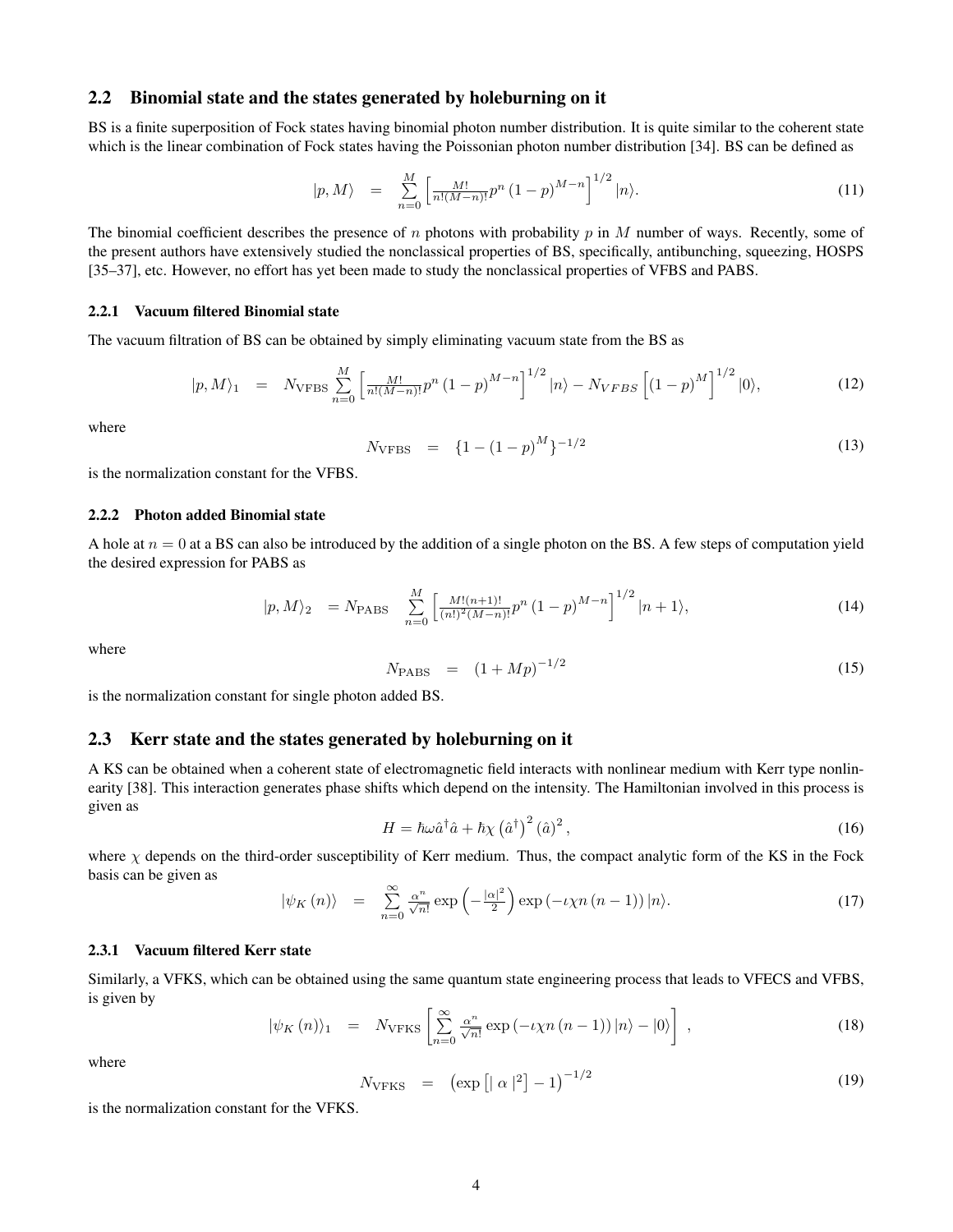#### 2.3.2 Photon added Kerr state

An addition of a photon to KS would yield PAKS which can be expanded in Fock basis as

$$
|\psi_K(n)\rangle_2 = N_{\text{PAKS}} \sum_{n=0}^{\infty} \frac{\alpha^n}{\sqrt{n!}} \exp\left(-\iota \chi n\left(n-1\right)\right) \sqrt{\left(n+1\right)} |n+1\rangle,\tag{20}
$$

where

$$
N_{\text{PAKS}} = (\exp\left[\left|\alpha\right|^2\right] \left(1 + \left|\alpha\right|^2\right)\right)^{-1/2} \tag{21}
$$

is the normalization constant for the PAKS.

In the above, we have described six (three) quantum states of our interest as Fock superposition states having (without) holes at vacuum. In what follows, these expressions will be used to study the nonclassical properties of these states using a set of witnesses of nonclassicality. Specifically, we will use a set of witnesses of nonclassicality which are based on moments of annihilation and creation operators. Keeping this in mind, in the following subsection, we report the general form of such moments for all the six engineered states of our interest and the corresponding three parent states (thus overall nine states).

### 2.4 Expressions for moments of annihilation and creation operators

In 1992, Agarwal and Tara [39] introduced a criterion of nonclassicality in the form of a matrix of moments of creation and annihilation operators. This criterion was further modified to propose a moment-based criteria of entanglement [40] and nonclassicality [41, 42]. Therefore, it is convenient to find out the expectation value of the most general term describing higher-order moment  $\langle \hat{a}^{\dagger j} \hat{a}^k \rangle$  for a given state to investigate the nonclassicality using the set of moment-based criteria.

#### 2.4.1 Expectation values for even coherent states and the corresponding engineered states

The analytic expression of  $\langle \hat{a}^{\dagger j} \hat{a}^k \rangle_i$  is obtained for the quantum states  $i \in \{ECS, VFECS, PAECS\}$  using Eqs. (8) and (9). For ECS and VFECS, expressions of the moments can be written in a compact form as

$$
\langle \hat{a}^{\dagger j} \hat{a}^k \rangle_{\text{ECS}} = \frac{\exp[-|\alpha|^2]}{2(1+\exp[-2|\alpha|^2])} \sum_{n=0}^{\infty} \frac{\alpha^n (\alpha^*)^{n-k+j}}{(n-k)!} \left(1 + (-1)^n\right) \left(1 + (-1)^{n-k+j}\right). \tag{22}
$$

and

$$
\langle \hat{a}^{\dagger j} \hat{a}^{k} \rangle_{\text{VFECS}} = \begin{cases} N_{\text{VFECS}}^{2} \sum_{n=1}^{\infty} \frac{\alpha^{n} (\alpha^{*})^{n-k+j}}{(n-k)!} \left(1 + (-1)^{n}\right) \left(1 + (-1)^{n-k+j}\right) & \text{for } k \leq j, \\ \sum_{n=1}^{\infty} \alpha^{*n} \alpha^{n+k-j} & \text{for } k \leq j, \end{cases}
$$
(23)

$$
N_{\text{VFECS}}^2 - N_{\text{VFECS}}^2 \sum_{n=1}^{\infty} \frac{\alpha^{*n} \alpha^{n+k-j}}{(n-j)!} \left(1 + (-1)^n\right) \left(1 + (-1)^{n+k-j}\right) \text{ for } k > j,
$$

respectively. Similarly, we obtained analytic expression for  $\langle \hat{a}^{\dagger j} \hat{a}^k \rangle_{\rm PAECS}$  for PAECS as

$$
\langle \hat{a}^{\dagger j} \hat{a}^{k} \rangle_{\text{PAECS}} = N_{\text{PAECS}}^{2} \sum_{n=0}^{\infty} \frac{\alpha^{n} (\alpha^{*})^{n-k+j} (n+1)(n-k+j+1)}{(n+1-k)!} \left(1 + (-1)^{n}\right) \left(1 + (-1)^{n-k+j}\right). \tag{24}
$$

The above mentioned quantities are also functions of displacement parameter of ECS used to generate the engineered states, which will be used as a control parameter while discussion of nonclassicality induced due to engineering operations.

#### 2.4.2 Expectation values for binomial state and the corresponding engineered states

Similarly, the compact analytic form of  $\langle \hat{a}^{\dagger t} \hat{a}^r \rangle_{\text{BS}}$  can be written as

$$
\langle \hat{a}^{\dagger t} \hat{a}^r \rangle_{\text{BS}} = \sum_{n=0}^{M} \left[ \frac{p^{2n-r+t} (1-p)^{2M-2n+r-t}}{(M-n)!(M-n+r-t)!} \right]^{1/2} \frac{M!}{(n-r)!}.
$$
 (25)

In case of VFBS and PABS, the analytic form of  $\langle \hat{a}^{\dagger t} \hat{a}^r \rangle_i$  is obtained as

$$
\langle \hat{a}^{\dagger t} \hat{a}^{r} \rangle_{\text{VFBS}} = \begin{cases} N_{\text{VFBS}}^{2} \sum_{n=1}^{M} \left[ \frac{p^{2n-r+t}(1-p)^{2M-2n+r-t}}{(M-n)!(M-n+r-t)!} \right]^{1/2} \frac{M!}{(n-r)!} & \text{for } r \leq t, \\ N_{\text{VFBS}}^{2} \sum_{n=1}^{M} \left[ \frac{p^{2n+r-t}(1-p)^{2M-2n-r+t}}{(M-n)!(M-n-r+t)!} \right]^{1/2} \frac{M!}{(n-t)!} & \text{for } r > t, \end{cases}
$$
(26)

and

$$
\langle \hat{a}^{\dagger t} \hat{a}^r \rangle_{\text{PABS}} = N_{\text{PABS}}^2 \sum_{n=0}^{M} \left[ \frac{p^{2n-r+t} (1-p)^{2M-2n+r-t}}{(M-n)!(M-n+r-t)!} \right]^{1/2} \frac{M!(n+1)!(n+1-r+t)!}{n!(n+1-r)!(n-r+t)!},\tag{27}
$$

respectively. Here, the obtained average values of moments are also dependent on BS parameters, which will be used to enhance/control the nonclassicality features in the generated states.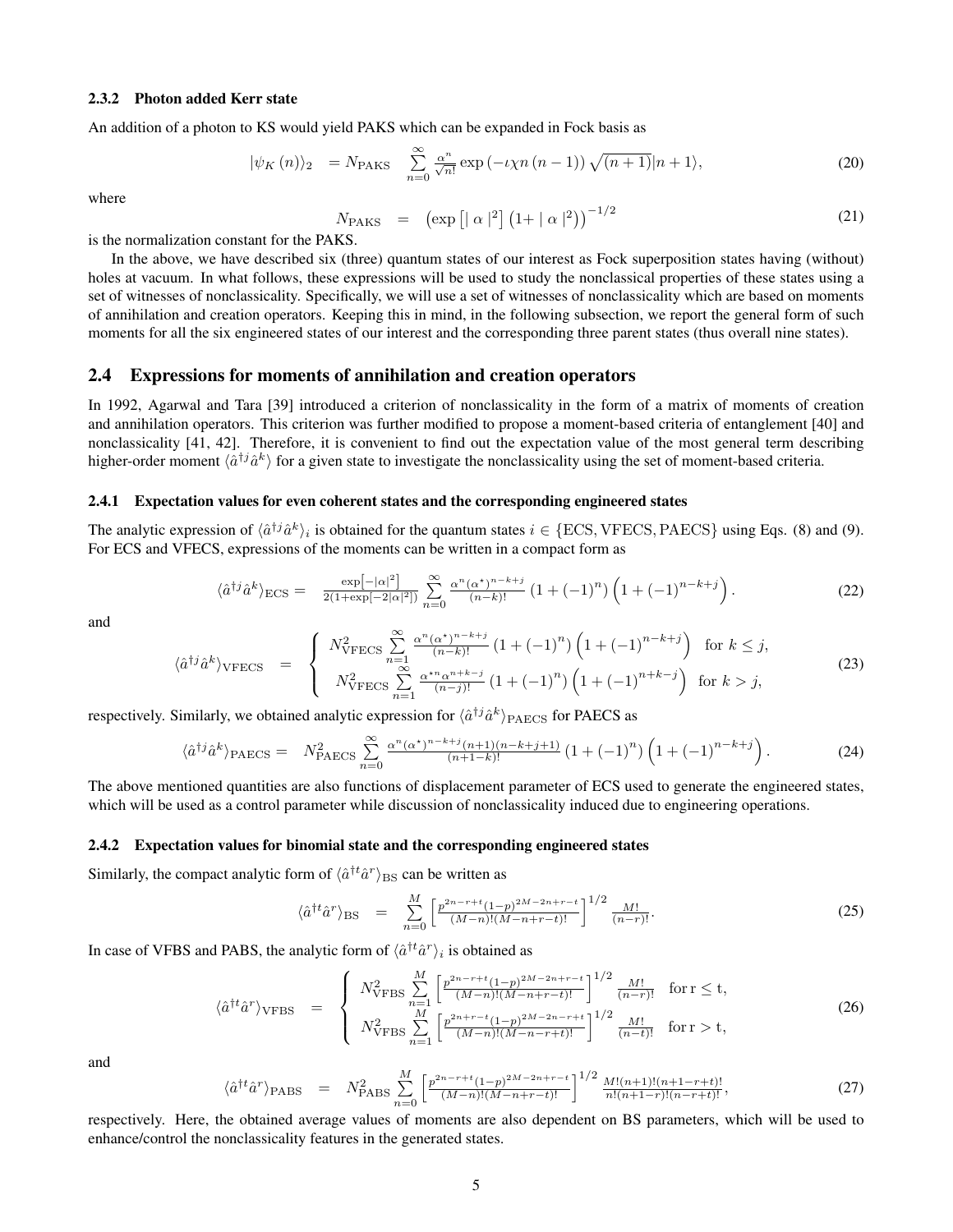#### 2.4.3 Expectation values for Kerr state and the corresponding engineered states

For KS, VFKS and PAKS, we use the same approach to obtain a compact generalized forms of  $\langle \hat{a}^{\dagger q} \hat{a}^s \rangle_i$ ; and our computation yielded

$$
\langle \hat{a}^{\dagger q} \hat{a}^{s} \rangle_{\text{KS}} = \sum_{n=0}^{\infty} \frac{\alpha^{n} (\alpha^{*})^{n-s+q}}{(n-s)!} \exp \left[ - \mid \alpha \mid^{2} \right] \exp \left( \iota \chi \left[ (n-s+q)(n-s+q-1) - n(n-1) \right] \right), \tag{28}
$$

$$
\langle \hat{a}^{\dagger q} \hat{a}^{s} \rangle_{\text{VFKS}} = \begin{cases} N_{\text{VFKS}}^{2} \sum_{n=1}^{\infty} \frac{\alpha^{n} (\alpha^{*})^{n-s+q}}{(n-s)!} \exp\left(\iota \chi \left[ (n-s+q) \left( n-s+q-1 \right) - n \left( n-1 \right) \right] \right), \text{ for } s \leq q, \\ N_{\text{VFKS}}^{2} \sum_{n=1}^{\infty} \frac{\alpha^{*n} \alpha^{n+s-q}}{(n-q)!} \exp\left(-\iota \chi \left[ (n+s-q) \left( n+s-q-1 \right) - n \left( n-1 \right) \right] \right), \text{ for } s > q, \end{cases}
$$
(29)

and

$$
\langle \hat{a}^{\dagger q} \hat{a}^{s} \rangle_{\text{PAKS}} = N_{\text{PAKS}}^{2} \sum_{n=0}^{\infty} \frac{\alpha^{n} (\alpha^{*})^{n-s+q} (n+1)! (n-s+q+1)!}{n! (n-s+q)! (n+1-s)!} \exp \left( \iota \chi \left[ (n-s+q) (n-s+q-1) - n (n-1) \right] \right). \tag{30}
$$

From the above expressions, it is clear that when  $q = s$ , there is no role of  $\chi$  and the behavior of KS is similar to that of a coherent state. So the effect of this parameter  $(\chi)$  can be observed only in HOS which also depends on the higher-order moments other than moments of number operator, i.e.,  $\langle \hat{a}^{\dagger q} \hat{a}^s \rangle_i : q \neq s$ . In what follows, we use the expressions of moments given in Eqs. (23)-(30) to study various lower- and higher-order nonclassicality witnesses.

# 3 Nonclassicality witnesses

There are various criteria of nonclassicality, most of them are sufficient but not necessary in the sense that satisfaction of such a criterion can identify a nonclassical feature, but failure does not ensure that the state is classical. Further, most of the criteria (specially, all the criteria studied here) do not provide any quantitative measure of nonclassicality present in a state, and so they are referred to as witnesses of nonclassicality. These witnesses are based on either quasiprobability distribution or moments of annihilation and creation operators. In the present work, we have used a set of moment-based criteria to investigate nonclassical properties of our desired engineered quantum states. Specifically, we have investigated the possibilities of observing lower-order squeezing and antibunching as well as HOA, HOSPS, and HOS for all the states of our interest. To begin the investigation and the comparison process, let us start with the study of antibunching.

### 3.1 Lower- and higher-order antibunching

The phenomenon of lower-order antibunching is closely associated with the lower-order sub-Poissonian photon statistics [43]. However, they are not equivalent [44]. The concept of HOA (higher-order nonclassicality) also plays an important role in identifying the presence of weaker nonclassicality [45, 46]. It was first introduced in 1990 based on majorization technique [47] followed by some of its modifications [48, 49]. In this section, we study the generalized HOA criterion introduced by Pathak and Garcia [49] to investigate lower-order antibunching and HOA. To do so, we use the following criterion for  $\xi^{th}$ order antibunching [49, 50]

$$
\mathscr{A}(\xi) = \langle \hat{a}^{\dagger(\xi+1)} \hat{a}^{(\xi+1)} \rangle - \langle \hat{a}^{\dagger} \hat{a} \rangle^{\xi+1} < 0,\tag{31}
$$

where  $\xi$  is a positive integer. Depending upon the values of  $\xi$ , Eq. (31) reduces to lower- and higher-order criteria of antibunching for  $\xi = 1$  and  $\xi \ge 2$ , respectively. The analytic expressions of moments (23)-(30) can be used to investigate the nonclassicality using inequality (31) for the set of states. The obtained results are illustrated in Fig. 1 where we have compared the results between the vacuum filtered and single photon added states. During this attempt, we also discuss the nonclassicality present in the quantum states used for the preparation of the engineered quantum states (cf. Figs. 1 (a)-(c)). In Figs. 1 (b)-(c), we have shown the result for photon added and vacuum filtered BS and KS, where it can be observed that the depths of both lower- and higher-order witnesses in the negative region are larger for photon added BS and KS in comparison with the vacuum filtered BS and KS, respectively. However, an opposite nature is observed for ECS where the depth of lowerand higher-order witnesses is more for the vacuum filtration in comparison with the photon addition if the values of  $\alpha$  remain below certain values; whereas for the photon addition the depth of lower- and higher-order antibunching witnesses is found to be greater than that for vacuum filtration for the higher values of  $\alpha$  (cf. Fig. 1 (a)). However, HOA is not observed for the ECS and KS and thus both operations can be ascribed as nonclassicality inducing operations as far as this nonclassical feature is concerned.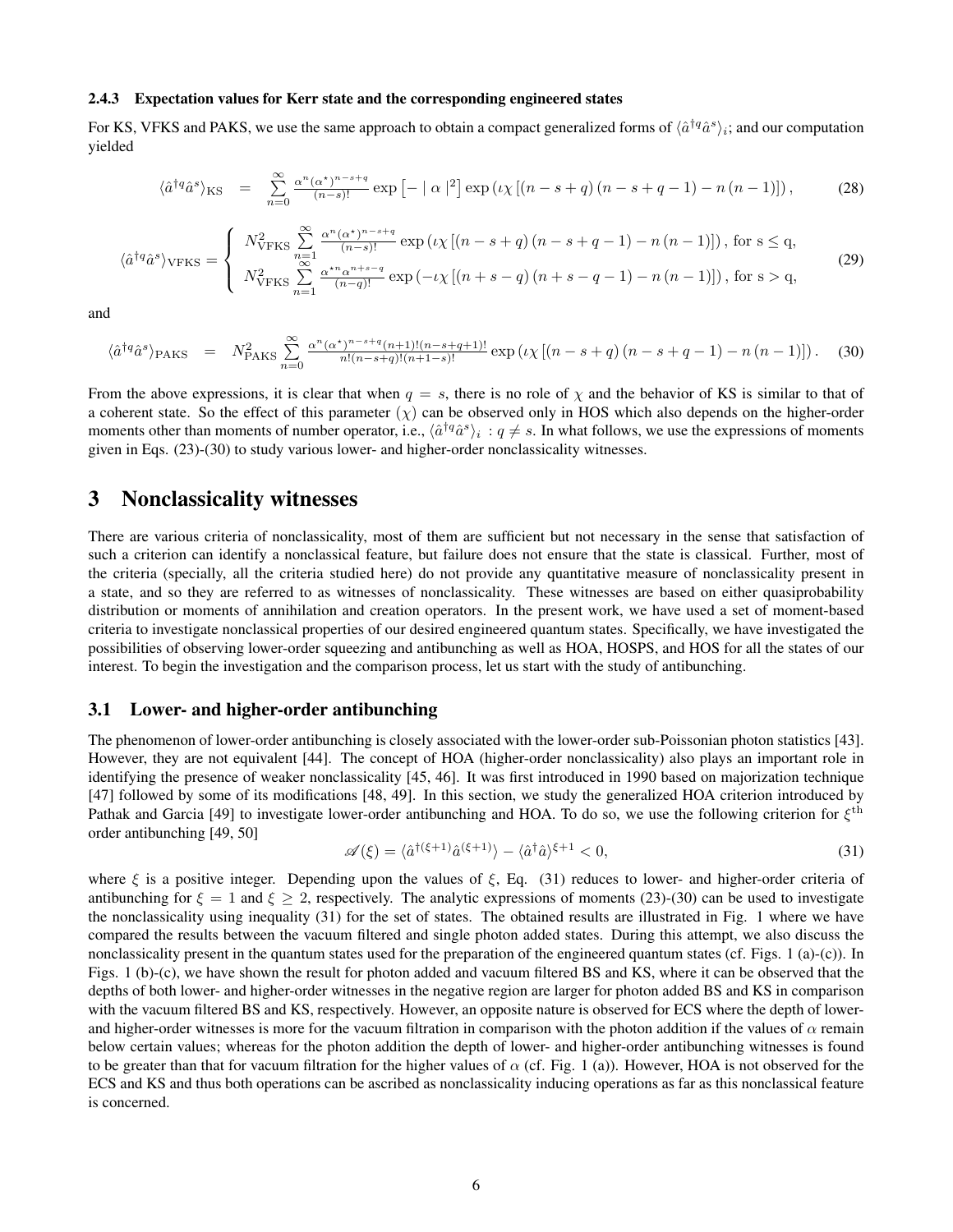

Figure 1: (Color online) Lower- and higher-order antibunching witnesses as functions of displacement parameter  $\alpha$  (for ECS and KS) and probability p (for BS with parameter  $M = 10$ ) for (a) ECS, PAECS and VFECS, (b) BS, PABS and VFBS, and (c) KS, PAKS and VFKS. The quantities shown in all the plots are dimensionless.

### 3.2 Lower- and higher-order squeezing

The concept of squeezing originates from the uncertainty relation. There is a minimum value of an uncertainty relation involving quadrature operators where the variance of two non-commuting quadratures (say position and momentum) are equal and their product satisfies minimum uncertainty relation. Such a situation is closest to the classical scenario, in the sense that there is no uncertainty in the classical picture and this is the closest point that one can approach remaining within the framework of quantum mechanics. Coherent state satisfies this minimum uncertainty relation and is referred to as a classical (or more precisely closest to classical state). If any of the quadrature variances reduces below the corresponding value for a minimum uncertainty (coherent) state (at the cost of increase in the fluctuations in the other quadrature) then the corresponding state is called squeezed state.

The higher-order nonclassical properties can be investigated by studying HOS. There are two different criteria for HOS [51–53]: Hong-Mandel criterion [52] and Hillery criterion [53]. The concept of the HOS was first introduced by Hong and Mandel using higher-order moments of the quadrature operators [52]. According to this criterion, it is observed if the higherorder moment for a quadrature operator for a quantum state is observed to be less than the corresponding coherent state value. Another type of HOS was introduced by Hillery who introduced amplitude powered quadrature and used variance of this quadrature to define HOS [53]. Here, we aim to analyze the possibility of HOS using Hong-Mandel criterion for lth order squeezing defined as [52]

$$
S(l) = \frac{\langle (\Delta X)^l \rangle - \left(\frac{1}{2}\right)_{\frac{l}{2}}}{\left(\frac{1}{2}\right)_{\frac{l}{2}}} < 0,\tag{32}
$$

where  $X = (a + a^{\dagger}) / \sqrt{2}$  is the dimensionless quadrature, the symbol  $(x)_n$  is the conventional Pochhammer symbol, and l is an even integer >2 for HOS, which represents the order of the squeezing. Computation of  $\langle (\Delta X)^l \rangle$  was a bit tedious and HOS of Hong-Mandel type was reported only in a few states until the recent past when Verma and Pathak [36] reduced the complexity associated with the operator ordering involved in the computation of  $\langle (\Delta X)^l \rangle$  and provided the following cnumber-based criterion for Hong-Mandel type HOS which can be computed easily from the expressions of moments provided in the previous section

$$
\langle (\Delta X)^l \rangle = \sum_{r=0}^l \sum_{i=0}^{\frac{r}{2}} \sum_{k=0}^{r-2i} (-1)^r \frac{1}{2^{\frac{1}{2}}} (2i-1)!^{2i} C_k{}^l C_r{}^r C_{2i} \langle \hat{a}^\dagger + \hat{a} \rangle^{l-r} \langle \hat{a}^{\dagger k} \hat{a}^{r-2i-k} \rangle < \left(\frac{1}{2}\right)_{\frac{l}{2}} = \frac{1}{2^{\frac{1}{2}}} (l-1)!!. \tag{33}
$$

Note that  $l = 2$  corresponds to lower-order squeezing. We have investigated the possibility of observing HOS analytically using Eqs. (23)-(30) and inequality (33) for all engineered quantum states of our interest and have shown the corresponding results in Figs. 2 (a)-(c) where we have compared the HOS in the set of quantum states and the states obtained by photon addition and vacuum filtration. These operations fail to induce this nonclassical feature in the engineered states prepared from ECS, which also did not show signatures of squeezing. In Fig. 2 (a), we illustrate Hong-Mandel type HOS with respect to parameter  $p$  where we have shown the existence HOS for BS, VFBS and PABS. It can be observed that the state engineering operations fail to increase this particular feature of nonclassicality in BS. Additionally, higher-order nonclassicality is absent for higher values of p when corresponding lower-order squeezing is present. In case of KS, PAKS and VFKS, we have observed that HOS is observed when the values of  $\alpha$  are greater than certain values for the individual curves of the corresponding states (cf. Fig. 2 (b)). Note that photon addition may provide some advantage in this case, but vacuum filtration would not as for the same value of displacement parameter KS and PAKS (VFKS) have (has not) shown squeezing. Interestingly, the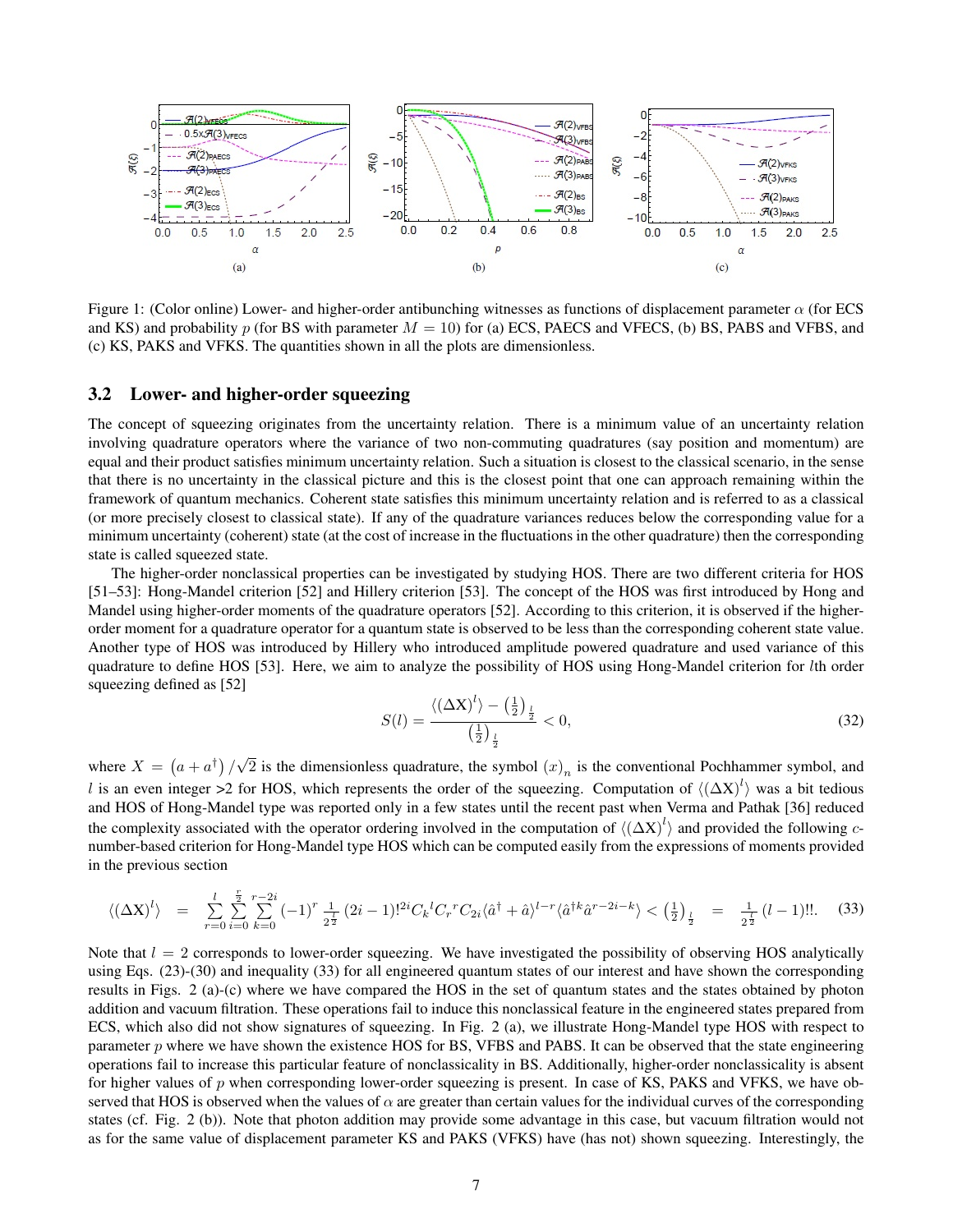

Figure 2: (Color online) Illustration of lower- and higher-order squeezing for (a) BS, PABS and VFBS; (b) KS, PAKS and VFKS at the fixed value of  $\chi = 0.02$ ; (c) KS, VFKS and PAKS as a function of  $\chi$  with  $\alpha = 1$ . The negative regions of the curves illustrate the presence of squeezing.



Figure 3: (Color online) The dependence of HOS witness ( $l = 4$ ) on Kerr parameter  $\chi$  and displacement parameters  $|\alpha|$  and  $\theta$  for PAKS with (a)  $|\alpha| = 3$ , (b)  $\chi = 0.02$ , (c)  $\theta = 0$ .

presence of squeezing also depends upon the Kerr nonlinearity parameter  $\chi$ , which is shown in Fig. 2 (c). Similar to Fig. 2 (b) photon addition shows advantage over KS which disappears for larger values of  $\chi$ , while vacuum filtering is not beneficial.

In Fig. 3, we have shown using the dark (blue) color in the contour plots of the HOS witness for PAKS that squeezing can be observed for higher values of  $|\alpha|$  and smaller values of x. Additionally, the phase parameter  $\theta$  of  $\alpha$  is also relevant for observing the nonclassicality as squeezing occurs in the vicinity of  $\theta = m\pi$ , while disappears for  $\theta = \frac{m\pi}{2}$  with integer m. Similar behavior is observed in KS and VFKS (not shown here).

#### 3.3 Higher-order sub-Poissonian photon statistics

Quantum statistical properties of a radiation field can be investigated through HOSPS. Mathematically, it is observed if the higher-order variance of the photon number is less than its Poissonian level  $(\langle (\Delta N)^l \rangle < (\langle \Delta N)^l \rangle$ Poissonian). Moreover, HOSPS is found useful in various aspects of higher-order nonclassical phenomena [54]. The condition for HOSPS is defined as

$$
D(l) = \sum_{u=0}^{l} \sum_{v=0}^{u} S_2(u, v)^{l} C_u (-1)^u \mathscr{A}(v) \langle N \rangle^{l-u} < 0.
$$
 (34)

where  $S_2(u, v)$  stands for the Stirling numbers of second kind, N is the usual number operator. The inequality in Eq. (34) is the condition for the lth order sub-Poissonian photon statistics representing corresponding higher-order counterparts for  $l > 2$ . The higher-order moments in Eqs.  $(23)-(30)$  are used to calculate the above inequality  $(34)$  with the help of  $(31)$  for states obtained after vacuum filtration and photon addition in ECS, BS and KS as well as the parent states, and the corresponding results are depicted in Fig. 4. Nonclassicality is not revealed by HOSPS criteria of even orders in case of ECS, while corresponding engineered states show nonclassicality. Additionally, nonclassicality is induced by vacuum filtration for odd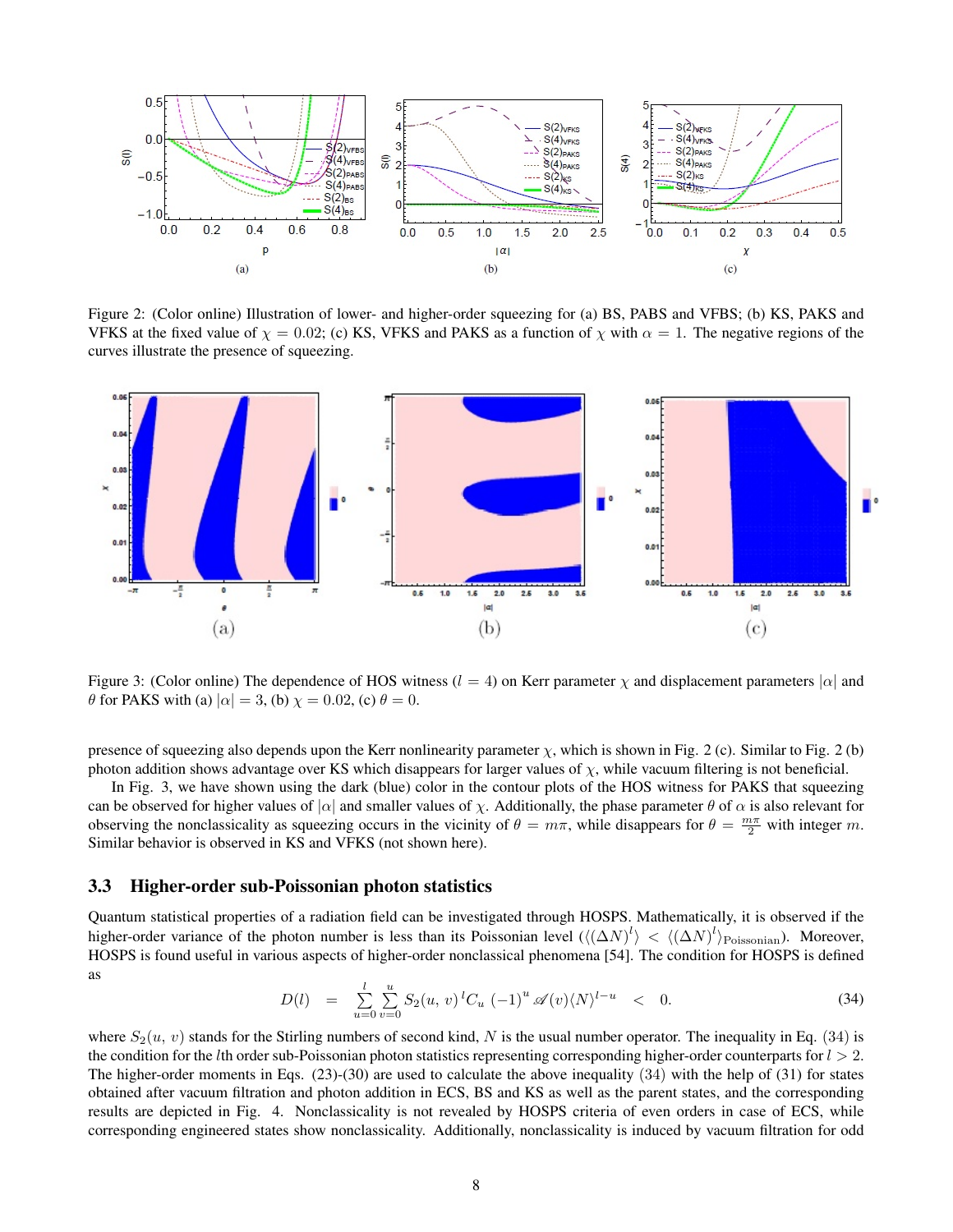

Figure 4: (Color online) Illustration of HOSPS as a function of displacement parameter  $\alpha$  (for ECS and KS) and probability  $p$  (for BS) for (a) ECS, (b) BS, and (c) KS and corresponding engineered states. HOSPS is not observed in KS.



Figure 5: (Color online) Illustration of linear entropy for (a) ECS, PAECS and VFECS, (b) BS, PABS and VFBS, (c) KS, PAKS and VFKS with  $\alpha$  or p for  $\chi = 0.02$ . (d) Dependence of nonclassicality in KS, PAKS and VFKS on  $\chi$  for  $\alpha = 1$ .

orders while it was not observed in the parent state (cf. Fig. 4 (a)). This clearly shows the role of hole burning operations in inducing nonclassicality for odd orders. However, in case of even orders, the same operations are also observed to destroy the nonclassicality in the parent state. From Figs. 4 (b) and (c), it is observed that BS and KS do not show HOSPS for the odd values of  $l$  even after application of state engineering operations. Additionally, HOSPS is not observed for the KS for even values of l, too. Consequently, the nonclassical feature witnessed through the HOSPS criterion in PAKS can be attributed solely to the hole burning process.

# 4 Nonclassicality measure

In 2005, a measure of nonclassicality was proposed as entanglement potential, which is the amount of entanglement in two output ports of a beam splitter with the quantum state  $\rho_{in}$  and vacuum  $|0\rangle\langle0|$  sent through two input ports [55]. The amount of entanglement quantifies the amount of nonclassicality in the input quantum state as classical state can not generate entanglement in the output. The post beam splitter state can be obtained as  $\rho_{out} = U(\rho_{in} \otimes |0\rangle\langle 0|)U^{\dagger}$  with  $U = \exp[-iH\theta]$ , where  $H = (a^{\dagger}b + ab^{\dagger})/2$ , and  $a^{\dagger}(a)$ ,  $b^{\dagger}(b)$  are the creation (annihilation) operators of the input modes. For example, considering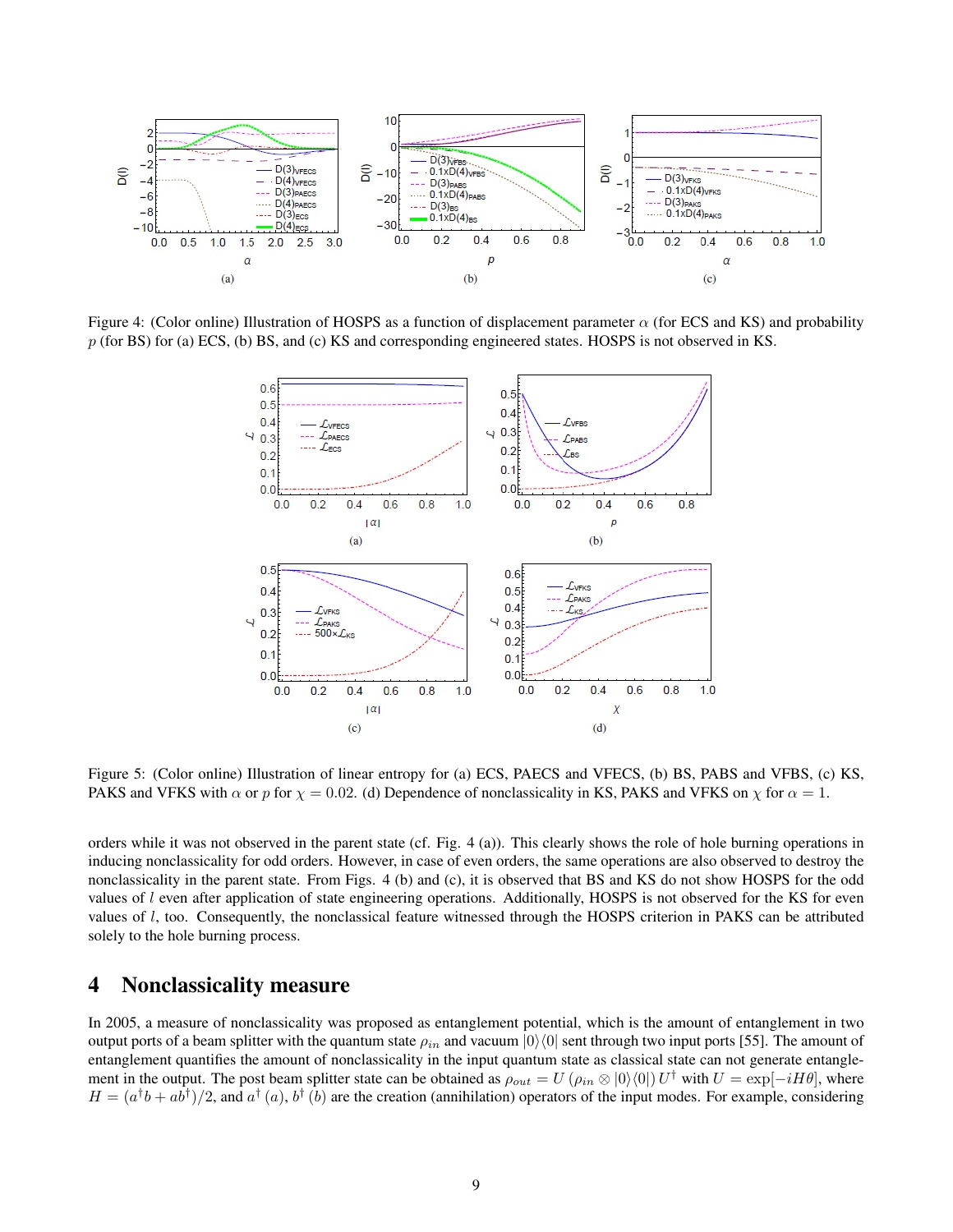

Figure 6: (Color online) Illustration of linear entropy for (a) KS (b) VFKS (c) PAKS.

quantum state (2) and a vacuum state  $|0\rangle$  as input states, we can write the analytic expression of the two-mode output state as

$$
|\phi\rangle = U(|\psi\rangle \otimes |0\rangle) \equiv U|\psi,0\rangle = \sum_{n=0}^{\infty} \frac{c_n}{2^{n/2}} \sum_{j=0}^{n} \sqrt{{}^nC_j} |j,n-j\rangle.
$$
 (35)

We can measure the amount of entanglement in the output state to quantify the amount of input nonclassicality in  $|\psi\rangle$ . Here, we use linear entropy of single mode subsystem (obtained after tracing over the other subsystem) as entanglement potential. The linear entropy for an arbitrary bipartite state  $\rho_{AB}$  is defined as [56]

$$
\mathcal{L} = 1 - \text{Tr}\left(\rho_B^2\right),\tag{36}
$$

where  $\rho_B$  is obtained by tracing over subsystem A. We have obtained the analytic expressions of linear entropy for ECS, KS, BS and corresponding engineered states and have reported them as Appendix A Eqs. (A-1)-(A-9). In general, significance of hole burning operations can be clearly established through corresponding results shown in Fig. 5. Specifically, one can clearly see the amount of nonclassciality (revealed through the amount of entanglement it can generate at a beam splitter) increases due to these operations.

From Figs. 5 (a) and (c), it can be observed that vacuum filtered ECS and KS are more nonclassical than corresponding photon added counterparts. However, in case of BS and its engineered states, it is observed that only up to a certain value of p VFBS is more nonclassical than PABS (cf. Fig. 5 (a)). In fact, the amount of additional nonclassicality induced due to filtration decreases with  $p$  and eventually becomes zero (i.e., the amount of nonclassicality of VFBS becomes equal to that of BS as far as linear entropy is considered as a measure of nonclassicality). It is interesting to observe the effect of Kerr coupling parameter  $\gamma$  on the amount of nonclassicality induced due to nonlinearity. It is observed that for small (relatively large) values of  $\chi$  nonclassicality present in VFKS (PAKS) is more than that in PAKS (VFKS) (cf. Fig. 5 (d)). This dependence is more clearly visible in Fig. 6, where one can observe strong nonclassicality in PAKS and VFKS (KS) favor (favors) smaller (higher) values of  $\alpha$  and large  $\chi$ .

# 5 Conclusion

In summary, this article is focused on the comparison of the effects of two processes (vacuum state filtration and single photon addition) used in quantum state engineering to burn hole at vacuum as far as the higher-order nonclassical properties of the quantum states prepared using these two processes are concerned. Specifically, various quantum state engineering processes for burning holes at vacuum lead to different  $\sum_{m=1} c_m |m\rangle$  as far as the values of  $c_m$ s are concerned (even when the parent state is the same). To study its significance in nonclassical properties of the engineered states, we considered a small set of finite and infinite dimensional quantum states (namely, ECS, BS, and KS). This provided us a set of six engineered quantum states, namely VFECS, PAECS, VFBS, PABS, VFKS, and PAKS and three parent states for our analysis. This set of engineered quantum states can have a great importance in quantum information processing and quantum optics as they are found to be highly nonclassical. Especially when some exciting applications of their parent states are already investigated in the context of continuous variable quantum information processing and/or quantum optics. The present study also addresses the significance of these hole burning processes in inducing (enhancing) particular nonclassical features in the large set of engineered and parent quantum states.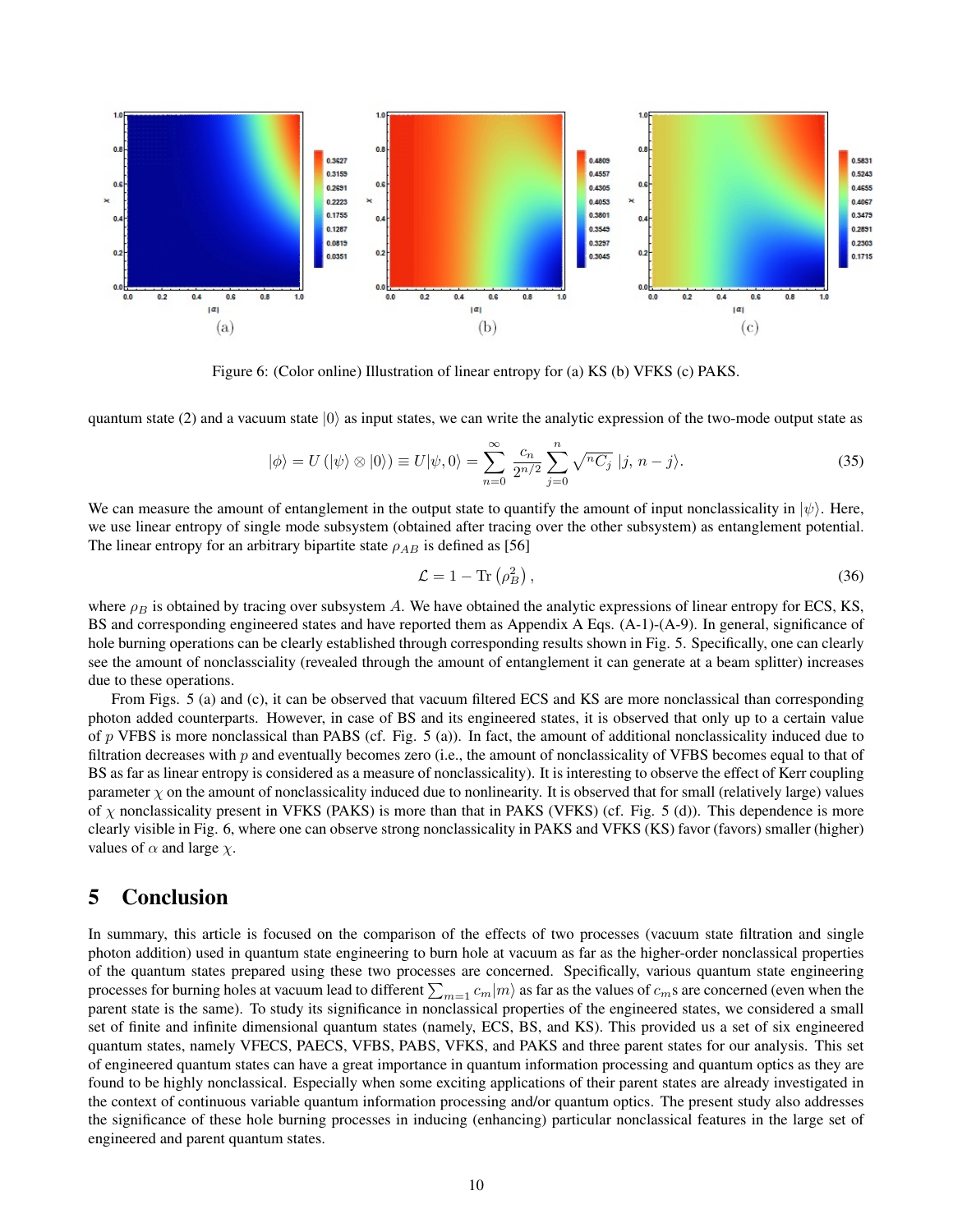The general expressions for moments of the set of states are reported in the compact analytic form, which are used here to investigate nonclassical features of these states using a set of criteria of higher-order nonclassicality (e.g., criteria of HOA, HOS and HOSPS). The obtained expressions can be further used to study other moment-based criteria of nonclassicality. The hole burning operations are found to be extremely relevant as the states studied here are found to be highly nonclassical when quantified through a measure of nonclassicality (entanglement potential). In brief, both the vacuum filtration and photon addition operations can be ascribed as antibunching inducing operations in KS and ECS while antibunching enhancing operations for BS. As far as HOS is concerned no such advantage of these operations is visible as these operations fail to induce squeezing in ECS and often decrease the amount of squeezing present in the parent state. Additionally, the operations are successful in inducing HOSPS in KS and enhances this feature in the rest of the parent states. The relevance of higher-order nonclassicality in the context of the present study can be understood from the fact that these hole burning operations show an increase in the depth of HOA witness and decrease in the amount of HOS with order. While in case of HOSPS even orders show nonclassicality whereas odd orders fail to detect it. Finally, the measure of nonclassicality reveals vacuum filtration as a more powerful tool than photon addition for enhancing nonclassicality in the parent state, but photon addition is observed to be advantageous in some specific cases.

Based on our present investigation and the discussion above, we conclude the paper with the hope that the methods used here will be helpful in further theoretical studies on nonclassical properties of engineered quantum states (both finite and infinite dimensional), and the results reported here will be used in the experimental quantum information processing and/or quantum optics.

# Acknowledgment

AP, SB and VN acknowledge the support from Interdisciplinary Cyber Physical Systems (ICPS) programme of the Department of Science and Technology (DST), India, Grant No.:DST/ICPS/QuST/Theme-1/2019/6. KT acknowledges the financial support from the Operational Programme Research, Development and Education - European Regional Development Fund project no. CZ.02.1.01/0.0/0.0/16 019/0000754 of the Ministry of Education, Youth and Sports of the Czech Republic.

# References

- [1] M. Dakna, L. Knöll, and D.-G. Welsch, The European Physical Journal D-Atomic, Molecular, Optical and Plasma Physics 3, 295 (1998).
- [2] J. Sperling, W. Vogel, and G. Agarwal, Physical Review A 89, 043829 (2014).
- [3] K. Vogel, V. Akulin, and W. Schleich, Physical Review Letters 71, 1816 (1993).
- [4] A. Miranowicz and W. Leonski, Journal of Optics B: Quantum and Semiclassical Optics 6, S43 (2004).
- [5] F. DellAnno, S. De Siena, and F. Illuminati, Physics Reports 428, 53 (2006).
- [6] A. Zavatta, S. Viciani, and M. Bellini, Science 306, 660 (2004).
- [7] J. P. Torres, Y. Deyanova, L. Torner, and G. Molina-Terriza, Physical Review A 67, 052313 (2003).
- [8] A. Rauschenbeutel, G. Nogues, S. Osnaghi, P. Bertet, M. Brune, J.-M. Raimond, and S. Haroche, Science 288, 2024 (2000).
- [9] W.-B. Gao, C.-Y. Lu, X.-C. Yao, P. Xu, O. Gühne, A. Goebel, Y.-A. Chen, C.-Z. Peng, Z.-B. Chen, and J.-W. Pan, Nature Physics 6, 331 (2010).
- [10] C.-Y. Lu, X.-Q. Zhou, O. Gühne, W.-B. Gao, J. Zhang, Z.-S. Yuan, A. Goebel, T. Yang, and J.-W. Pan, Nature Physics 3, 91 (2007).
- [11] C. H. Bennett and G. Brassard, in *International Conference on Computer System and Signal Processing, IEEE, 1984* (1984) pp. 175–179.
- [12] G. Brassard, S. L. Braunstein, and R. Cleve, Physica D: Nonlinear Phenomena 120, 43 (1998).
- [13] Y. Chen, International Journal of Theoretical Physics 54, 269 (2015).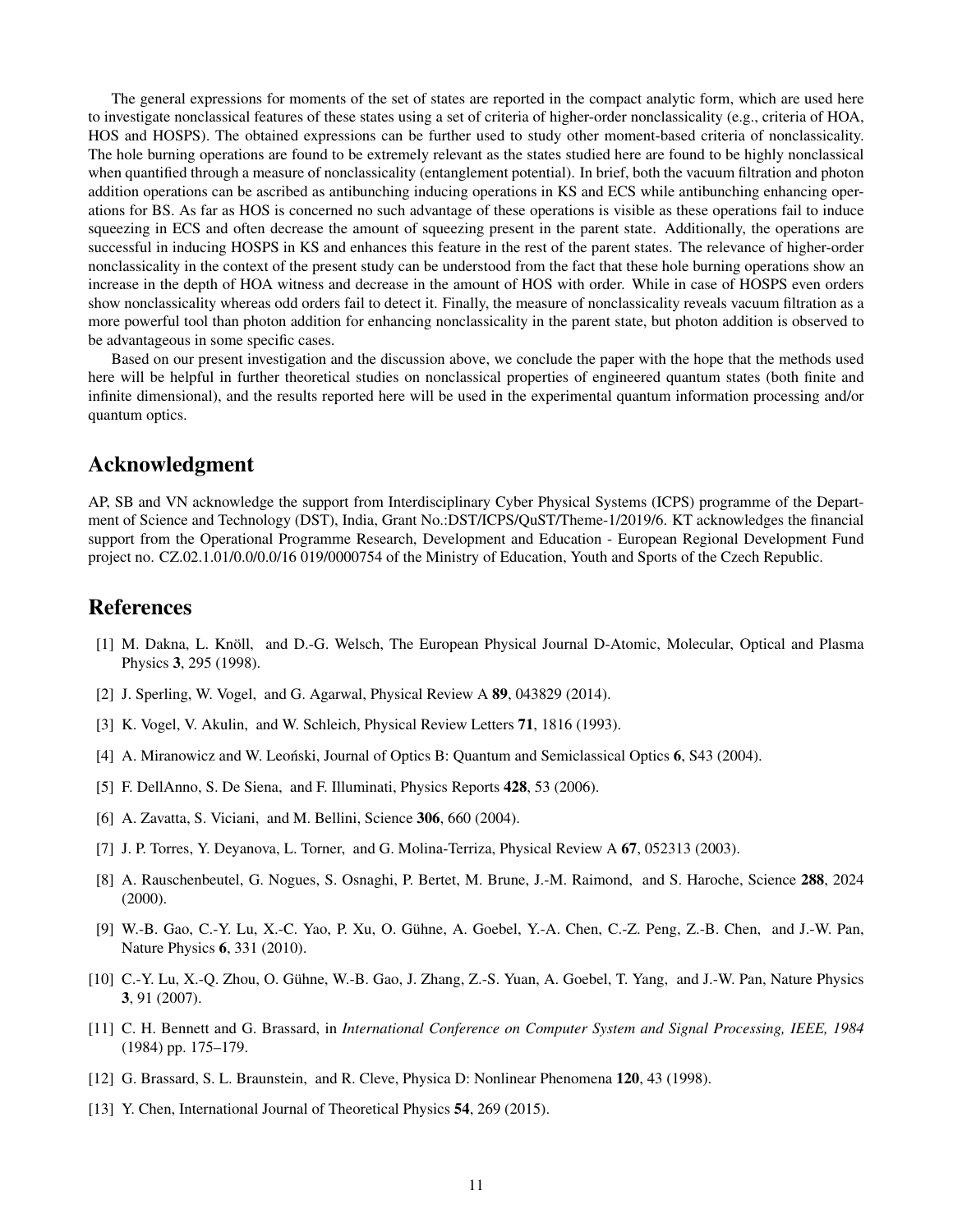- [14] M. Kues, C. Reimer, P. Roztocki, L. R. Cortés, S. Sciara, B. Wetzel, Y. Zhang, A. Cino, S. T. Chu, B. E. Little, *et al.*, Nature 546, 622 (2017).
- [15] E. C. G. Sudarshan, Physical Review Letters 10, 277 (1963).
- [16] R. J. Glauber, Physical Review 131, 2766 (1963).
- [17] J. Aasi, J. Abadie, B. P. Abbott, R. Abbott, T. D. Abbott, M. R. Abernathy, C. Adams, T. Adams, P. Addesso, R. X. Adhikari, *et al.*, Nature Photonics 7, 613 (2013).
- [18] A. Pathak and A. Verma, Indian Journal of Physics **84**, 1005 (2010).
- [19] A. Pathak, *Elements of Quantum Computation and Quantum Communication* (Taylor & Francis, 2013).
- [20] A. Pathak and A. Ghatak, Journal of Electromagnetic Waves and Applications 32, 229 (2018).
- [21] B. Escher, A. Avelar, T. da Rocha Filho, and B. Baseia, Physical Review A 70, 025801 (2004).
- [22] C. C. Gerry and A. Benmoussa, Physics Letters A 303, 30 (2002).
- [23] C. T. Lee, Physical Review A **52**, 3374 (1995).
- [24] L. Hong and G. Guang-Can, Acta Physica Sinica (Overseas Edition) 8, 577 (1999).
- [25] K. Thapliyal, N. L. Samantray, J. Banerji, and A. Pathak, Physics Letters A 381, 3178 (2017).
- [26] P. Malpani, N. Alam, K. Thapliyal, A. Pathak, V. Narayanan, and S. Banerjee, Annalen der Physik 531, 1800318 (2019).
- [27] P. Malpani, K. Thapliyal, N. Alam, A. Pathak, V. Narayanan, and S. Banerjee, arXiv preprint arXiv:1904.01603 (2019).
- [28] N. Meher and S. Sivakumar, Quantum Information Processing 17, 233 (2018).
- [29] C. T. Lee, Physical Review A 44, R2775 (1991).
- [30] M. Hillery, Physics Letters A 111, 409 (1985).
- [31] M. Brune, S. Haroche, J. Raimond, L. Davidovich, and N. Zagury, Physical Review A 45, 5193 (1992).
- [32] A. Ourjoumtsev, H. Jeong, R. Tualle-Brouri, and P. Grangier, Nature 448, 784 (2007).
- [33] C. C. Gerry, Journal of Modern Optics **40**, 1053 (1993).
- [34] D. Stoler, B. Saleh, and M. Teich, Optica Acta: International Journal of Optics 32, 345 (1985).
- [35] A. Verma, N. K. Sharma, and A. Pathak, Physics Letters A 372, 5542 (2008).
- [36] A. Verma and A. Pathak, Physics Letters A 374, 1009 (2010).
- [37] M. R. Bazrafkan and V. I. Man'ko, Journal of Russian Laser Research 25, 453 (2004).
- [38] C. C. Gerry and R. Grobe, Physical Review A 49, 2033 (1994).
- [39] G. S. Agarwal and K. Tara, Physical Review A 46, 485 (1992).
- [40] E. Shchukin and W. Vogel, Physical Review Letters 95, 230502 (2005).
- [41] A. Miranowicz, M. Bartkowiak, X. Wang, Y.-x. Liu, and F. Nori, Physical Review A 82, 013824 (2010).
- [42] A. Miranowicz, M. Piani, P. Horodecki, and R. Horodecki, Physical Review A 80, 052303 (2009).
- [43] R. H. Brown and R. Q. Twiss, Nature 177, 27 (1956).
- [44] X. Zou and L. Mandel, Physical Review A 41, 475 (1990).
- [45] A. Allevi, S. Olivares, and M. Bondani, Physical Review A 85, 063835 (2012).
- [46] M. Hamar, V. Michálek, and A. Pathak, Measurement Science Review 14, 227 (2014).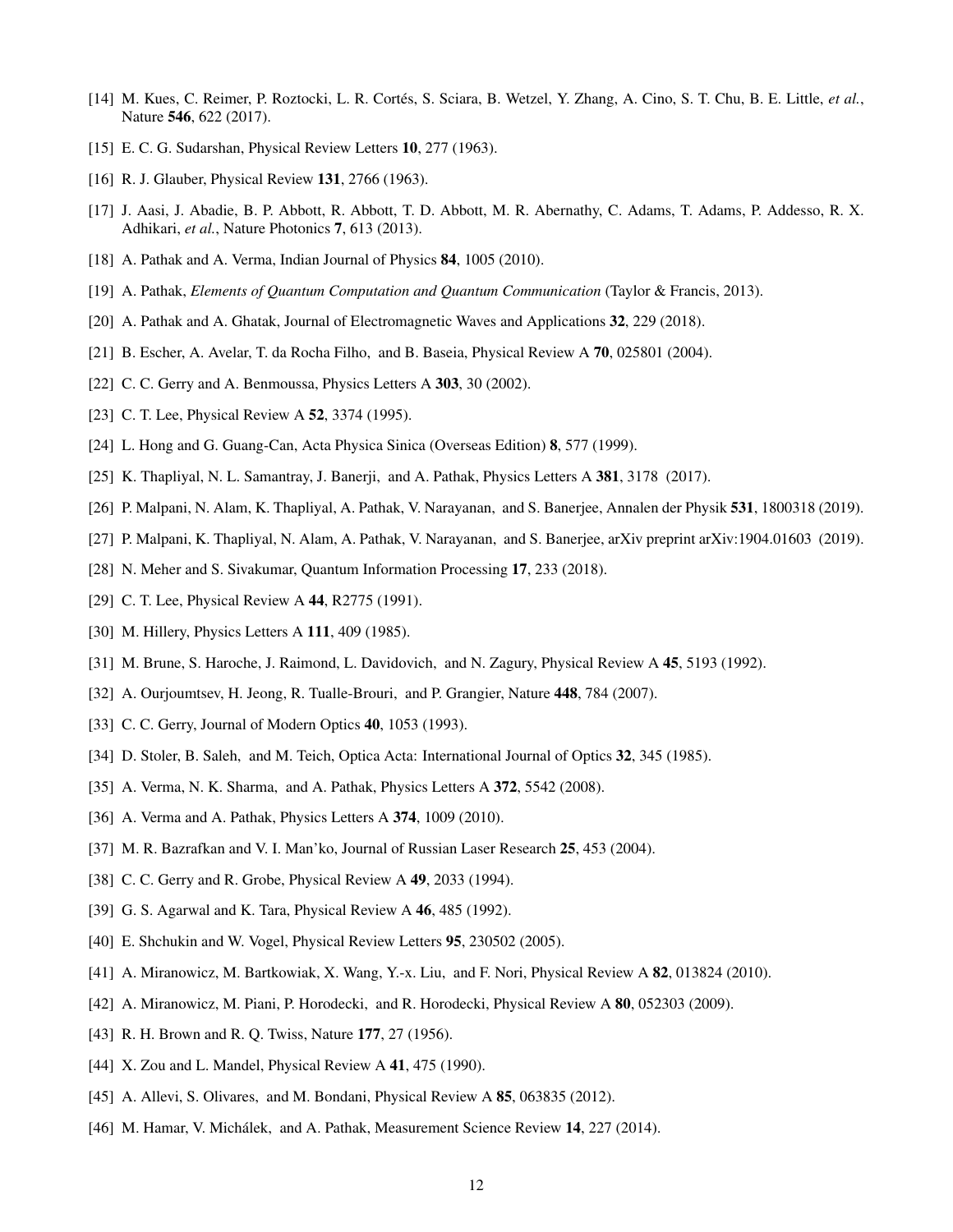- [47] C. T. Lee, Physical Review A 41, 1721 (1990).
- [48] N. B. An, Journal of Optics B: Quantum and Semiclassical Optics 4, 222 (2002).
- [49] A. Pathak and M. E. Garcia, Applied Physics B **84**, 479 (2006).
- [50] P. Gupta, P. N. Pandey, and A. Pathak, Journal of Physics B: Atomic, Molecular and Optical Physics 39, 1137 (2006).
- [51] C. K. Hong and L. Mandel, Physical Review A 32, 974 (1985).
- [52] C. K. Hong and L. Mandel, Physical Review Letters **54**, 323 (1985).
- [53] M. Hillery, Physical Review A 36, 3796 (1987).
- [54] H. Prakash and D. K. Mishra, Journal of Physics B: Atomic, Molecular and Optical Physics 39, 2291 (2006).
- [55] J. K. Asbóth, J. Calsamiglia, and H. Ritsch, Physical Review Letters 94, 173602 (2005).
- [56] T.-C. Wei, K. Nemoto, P. M. Goldbart, P. G. Kwiat, W. J. Munro, and F. Verstraete, Physical Review A 67, 022110 (2003).

# Appendix: A

### Analytic expression for linear entropy

Analytical expression for linear entropy of ECS

$$
\mathcal{L}_{\text{ECS}} = 1 - \frac{\exp[-2|\alpha|^2]}{4(1+\exp[-2|\alpha|^2])^2} \sum_{n,m,r=0}^{\infty} \frac{|\alpha|^{2n+2r}(1+(-1)^n)(1+(-1)^m)(1+(-1)^r)\left(1+(-1)^{n+r-m}\right)}{n!r!} \sum_{k_1=0}^n \binom{n}{k_1} \binom{r}{r+k_1-m} \left(\frac{1}{2}\right)^{n+r},\tag{A-1}
$$

#### **VFECS**

$$
\mathcal{L}_{\text{VFECS}} = 1 - \left(N_{\text{VFECS}}\right)^4 \sum_{n,m,r=1}^{\infty} \frac{|\alpha|^{2n+2r} (1+(-1)^n)(1+(-1)^m)(1+(-1)^r)\left(1+(-1)^{n+r-m}\right)}{n!r!} \sum_{k_1=0}^n \binom{n}{k_1} \binom{r}{r+k_1-m} \left(\frac{1}{2}\right)^{n+r},\tag{A-2}
$$

and PAECS

$$
\mathcal{L}_{\text{PAECS}} = 1 - (N_{PAECS})^4 \sum_{n,m,r=0}^{\infty} \frac{|\alpha|^{2n+2r} (1+(-1)^n)(1+(-1)^m)(1+(-1)^r)\left(1+(-1)^{n+r-m}\right)}{n!r!}
$$
\n
$$
\times \sum_{k_1=0}^{n+1} \binom{n+1}{k_1} \binom{r+1}{r+k_1-m} \left(\frac{1}{2}\right)^{n+r+2} (m+1)(n-m+r+1).
$$
\n(A-3)

Similarly, analytical expression for linear entropy of BS

$$
\mathcal{L}_{\rm{BS}} = 1 - \sum_{n,m,r=0}^{M} \frac{1}{n!r!} \left[ \frac{(M!)^4 p^{2(n+r)} (1-p)^{4M-2n-2r}}{(M-n)!(M-r)!(M-r)!(M-n-r+m)!} \right]^{1/2} \sum_{k_1=0}^{n} {n \choose k_1} {r \choose r+k_1-m} \left(\frac{1}{2}\right)^{n+r}, \tag{A-4}
$$

VFBS

$$
\mathcal{L}_{\text{VFBS}} = 1 - (N_{\text{VFBS}})^4 \sum_{n,m,r=1}^{M} \frac{1}{n!r!} \left[ \frac{(M!)^4 p^{2(n+r)} (1-p)^{4M-2n-2r}}{(M-n)!(M-m)!(M-r)!(M-n-r+m)!} \right]^{1/2} \sum_{k_1=0}^{n} {n \choose k_1} {r \choose r+k_1-m} \left(\frac{1}{2}\right)^{n+r}, \quad (A-5)
$$

and PABS

$$
\mathcal{L}_{\text{PABS}} = 1 - (N_{\text{PABS}})^4 \sum_{n,m,r=0}^{M} \frac{1}{n!r!} \left[ \frac{(M!)^4 p^{2(n+r)} (1-p)^{4M-2n-2r}}{(M-n)!(M-r)!(M-r+1)} \right]^{1/2}
$$
\n
$$
\times \sum_{k_1=0}^{n+1} {n+1 \choose k_1} {r+1 \choose r+k_1-m} \left(\frac{1}{2}\right)^{n+r+2} (m+1) (n-m+r+1)
$$
\n(A-6)

are obtained. Finally, analytical expression for linear entropy of KS, VFKS, PAKS can be given as

$$
\mathcal{L}_{KS} = 1 - \sum_{n,m,r=0}^{\infty} \frac{|\alpha|^{2n+2r} \exp[-2|\alpha|^2]}{n!r!} \exp[\iota \chi(m(m-1) - n(n-1) - r(r-1) + (n-m+r)(n-m+r-1))] \sum_{k_1=0}^{n} {n \choose k_1} {r \choose r+k_1-m} \left(\frac{1}{2}\right)^{n+r}, \tag{A-7}
$$